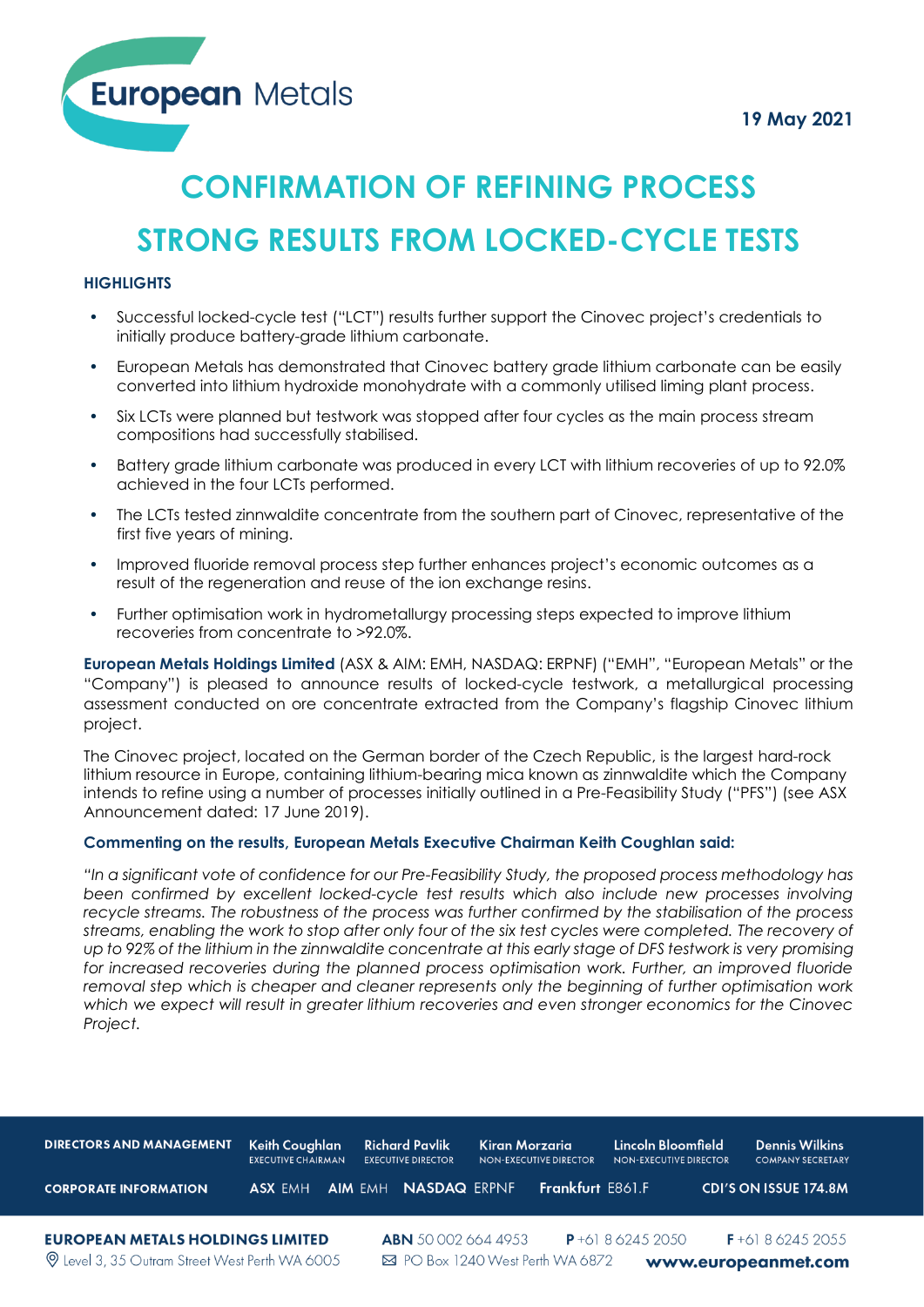

www.europeanmet.com



*It is also encouraging to note that the process was as successful as that conducted during the 2019 PFS on the Central/NW part of the orebody, further underlying the consistency of the Cinovec ore body.*

*We look forward to providing further updates on the Definitive Feasibility Study work as it unfolds."*

#### **LOCKED-CYCLE TEST RESULTS PROVE ABILITY TO PROCESS ZINNWALDITE**

Geomet s.r.o. ("Geomet") commissioned the LCTs with the principal objective of confirming the flowsheet for the processing of zinnwaldite concentrate from Cinovec run-of-mine ore.

The LCTs differ from previous proof of concept and optimisation testwork conducted during the Cinovec PFS by confirming the effect of recycle streams (which carry some lithium and other alkali metals) on the overall recovery of lithium from the pregnant leach solution resulting from the water leaching of the roasted zinnwaldite concentrate and the ability to produce battery grade lithium carbonate.

The LCTs have been performed by Dorfner Anzaplan, Germany and have been supervised by Lithium Consultants Australasia and SMS group Processing Technologies GmbH ("SMS") in parallel with the Front-End Engineering Design ("FEED") programme being undertaken by SMS.

The LCTs have processed zinnwaldite concentrate from drill core samples taken from the southern part of the Cinovec orebody, representing ore that will be processed in the first five years of the mine plan. The recovery of up to 92% of the lithium in the concentrate sample compares favourably with the similar recovery in the PFS flowsheet of 91%. However, this new recovery of up to 92% is before lithium plant DFS/FEED optimisation testwork that will be targeted in specific process areas and which is expected to increase hydrometallurgical recovery in the lithium plant to more than 92%.

Separate metallurgical testwork on the Front-End Comminution and Beneficiation ("FECAB") circuit is underway and is designed to improve upon the lithium recovery of 90% from ore to concentrate. This testwork will be reported at a later date.

#### **PROOF OF PROCESSING STEPS FOR REMOVAL OF FLUORIDE, POTASSIUM AND RUBIDIUM**

Ahead of the LCTs, Geomet tested an alternative process to remove fluoride in order to meet the Electric Vehicle ('EV') grade specification of <50ppm in the lithium carbonate. The previously announced PFS flowsheet proposed the removal of fluoride by the use of activated alumina, a relatively costly step because the activated alumina was not considered suitable for regeneration. This step has been replaced by a cheaper and cleaner two-step process involving chemical precipitation and ionexchange. This new method of fluoride removal has been proven to be highly effective, easier to implement and is less costly as the ion-exchange resin can easily be regenerated and re-used many times.

In addition to fluoride, the zinnwaldite mica at Cinovec contains alkali metals, including potassium, rubidium and caesium, which are leached into solution and will build up in the plant if not removed from the circuit.

The LCTs have proven conclusively that unwanted alkali metals can be removed preferentially by control of temperature, pH, solution saturation and crystallisation. It has been confirmed that these alkali metals will not build up due to recycling processes within the plant. The removal of these deleterious elements within four LCTs with minor loss of lithium is a major step towards confirmation of process plant design.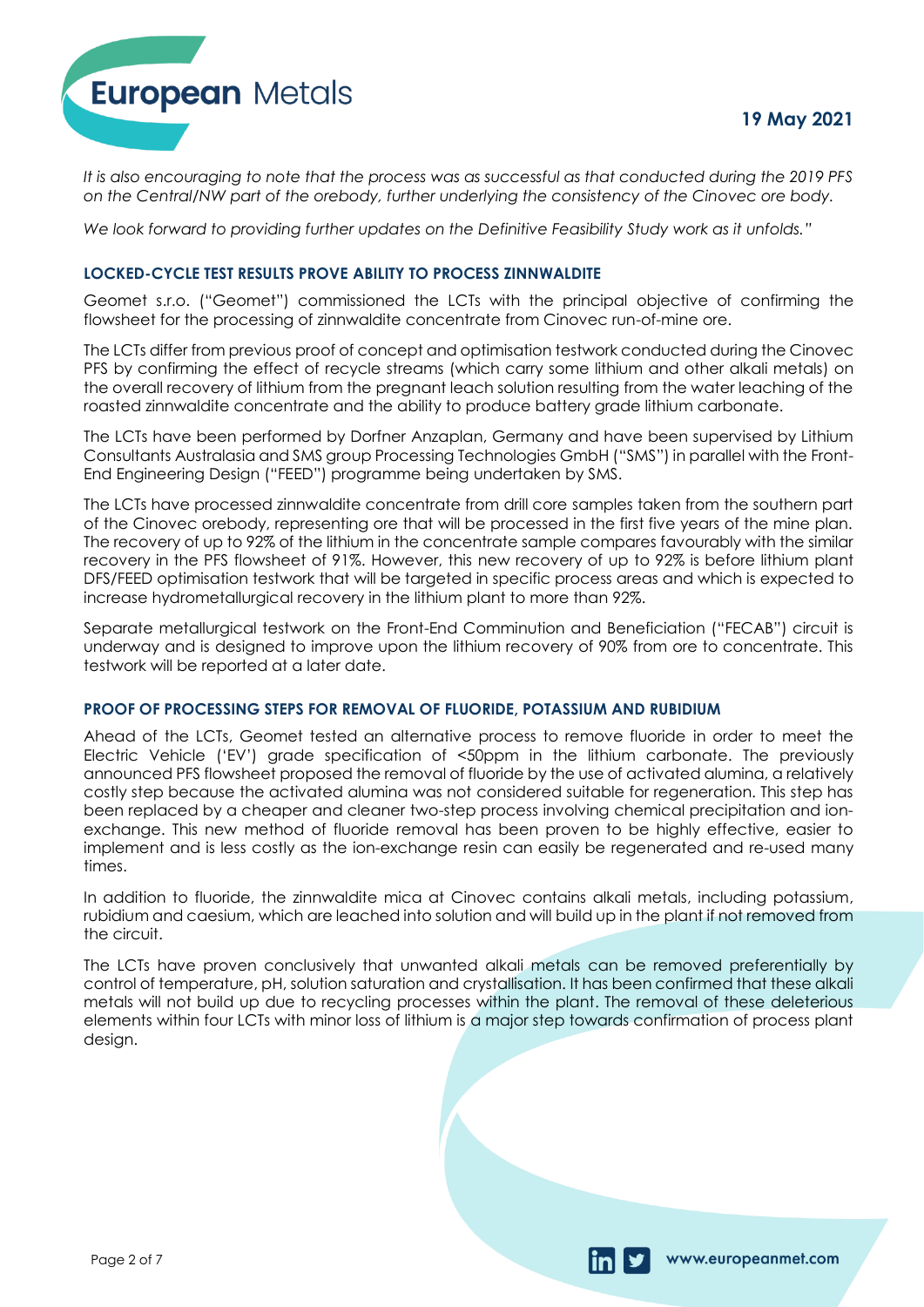

www.europeanmet.com

#### **LITHIUM HYDROXIDE PRODUCTION**

The current LCTs have been commissioned to confirm the lithium carbonate processing flowsheet. The Cinovec Project has optionality to either produce a battery grade lithium carbonate product or to further process the lithium carbonate to produce battery grade lithium hydroxide.

As the FEED programme continues, Geomet is expected to commission testwork to confirm the optimal production route for lithium hydroxide and to produce marketing samples for prospective offtake partners and environmental samples to assist in permitting approvals.

### **BACKGROUND INFORMATION ON CINOVEC**

#### **PROJECT OVERVIEW**

#### **Cinovec Lithium/Tin Project**

Geomet s.r.o. controls the mineral exploration licenses awarded by the Czech State over the Cinovec Lithium/Tin Project. Geomet s.r.o. is owned 49% by European Metals and 51% by CEZ a.s. through its wholly owned subsidiary, SDAS. Cinovec hosts a globally significant hard rock lithium deposit with a total Indicated Mineral Resource of 372.4Mt at 0.45% Li2O and 0.04% Sn and an Inferred Mineral Resource of 323.5Mt at 0.39% Li2O and 0.04% Sn containing a combined 7.22 million tonnes Lithium Carbonate Equivalent and 263kt of tin reported 28 November 2017 (**Further Increase in Indicated Resource at Cinovec South**). An initial Probable Ore Reserve of 34.5Mt at 0.65% Li2O and 0.09% Sn reported 4 July 2017 (**Cinovec Maiden Ore Reserve – Further Information**) has been declared to cover the first 20 years mining at an output of 22,500tpa of lithium carbonate reported 11 July 2018 (**Cinovec Production Modelled to Increase to 22,500tpa of Lithium Carbonate**).

This makes Cinovec the largest hard rock lithium deposit in Europe, the fourth largest non-brine deposit in the world and a globally significant tin resource.

The deposit has previously had over 400,000 tonnes of ore mined as a trial sub-level open stope underground mining operation.

In June 2019 EMH completed an updated Preliminary Feasibility Study, conducted by specialist independent consultants, which indicated a return post tax NPV of USD1.108B and an IRR of 28.8% and confirmed that the Cinovec Project is a potential low operating cost, producer of battery grade lithium hydroxide or battery grade lithium carbonate as markets demand. It confirmed the deposit is amenable to bulk underground mining. Metallurgical test-work has produced both battery grade lithium hydroxide and battery grade lithium carbonate in addition to high-grade tin concentrate at excellent recoveries. Cinovec is centrally located for European end-users and is well serviced by infrastructure, with a sealed road adjacent to the deposit, rail lines located 5 km north and 8 km south of the deposit and an active 22 kV transmission line running to the historic mine. As the deposit lies in an active mining region, it has strong community support.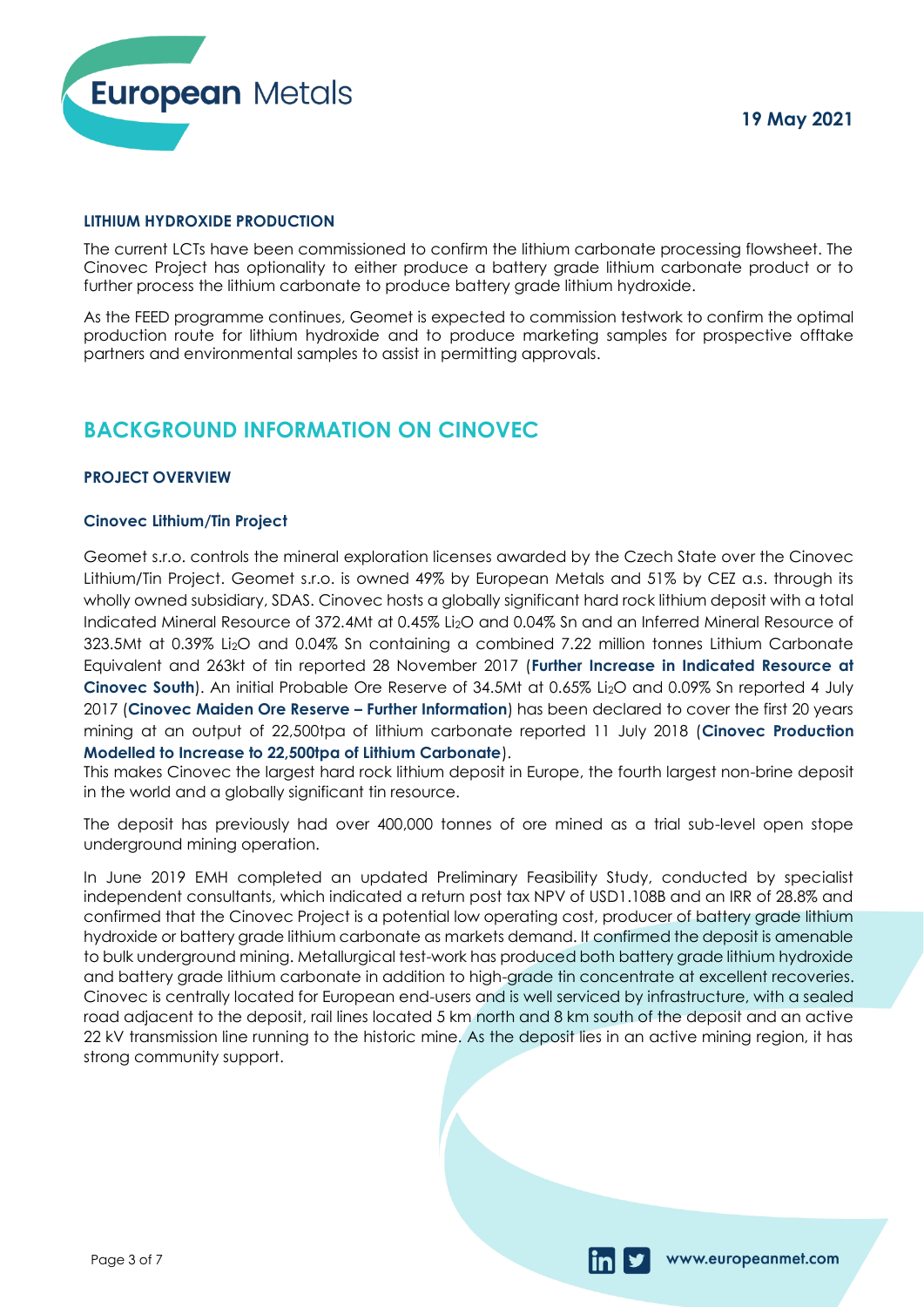

The economic viability of Cinovec has been enhanced by the recent strong increase in demand for lithium globally, and within Europe specifically.

There are no other material changes to the original information and all the material assumptions continue to apply to the forecasts.

#### **BACKGROUND INFORMATION ON CEZ**

Headquartered in the Czech Republic, CEZ a.s. is an established, integrated energy group with operations in a number of Central and Southeastern European countries and Turkey. CEZ's core business is the generation, distribution, trade in, and sales of electricity and heat, trade in and sales of natural gas, and coal extraction. CEZ Group has 33,000 employees and annual revenue of approximately EUR 7.24 billion.

The largest shareholder of its parent company, CEZ a.s., is the Czech Republic with a stake of approximately 70%. The shares of CEZ a.s. are traded on the Prague and Warsaw stock exchanges and included in the PX and WIG-CEE exchange indices. CEZ's market capitalization is approximately EUR 10.08 billion.

As one of the leading Central European power companies, CEZ intends to develop several projects in areas of energy storage and battery manufacturing in the Czech Republic and in Central Europe.

CEZ is also a market leader for E-mobility in the region and has installed and operates a network of EV charging stations throughout Czech Republic. The automotive industry in Czech is a significant contributor to GDP and the number of EV's in the country is expected to grow significantly in coming years.

#### **CONTACT**

For further information on this update or the Company generally, please visit our website at www.europeanmet.com or see full contact details at the end of this release.

#### **COMPETENT PERSON**

Information in this release that relates to exploration results is based on information compiled by Dr Pavel Reichl. Dr Reichl is a Certified Professional Geologist (certified by the American Institute of Professional Geologists), a member of the American Institute of Professional Geologists, a Fellow of the Society of Economic Geologists and is a Competent Person as defined in the 2012 edition of the Australasian Code for Reporting of Exploration Results, Mineral Resources and Ore Reserves and a Qualified Person for the purposes of the AIM Guidance Note on Mining and Oil & Gas Companies dated June 2009. Dr Reichl consents to the inclusion in the release of the matters based on his information in the form and context in which it appears. Dr Reichl holds CDIs in European Metals.

The information in this release that relates to Mineral Resources and Exploration Targets has been compiled by Mr Lynn Widenbar. Mr Widenbar, who is a Member of the Australasian Institute of Mining and Metallurgy, is a full time employee of Widenbar and Associates and produced the estimate based on data and geological information supplied by European Metals. Mr Widenbar has sufficient experience that is relevant to the style of mineralisation and type of deposit under consideration and to the activity that he is undertaking to qualify as a Competent Person as defined in the JORC Code 2012

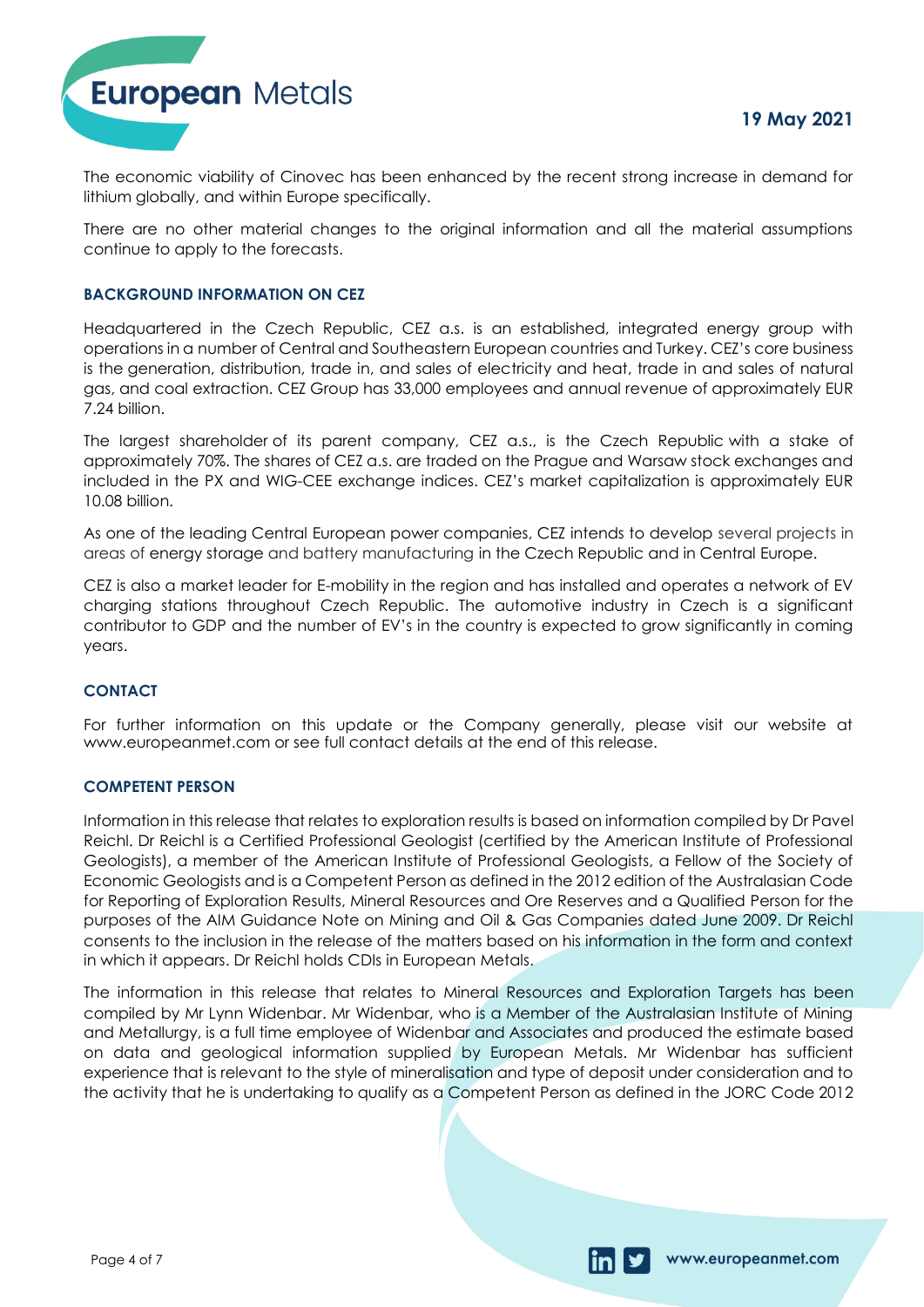**European Metals** 

Edition of the Australasian Code for Reporting of Exploration Results, Minerals Resources and Ore Reserves. Mr Widenbar consents to the inclusion in this report of the matters based on his information in the form and context that the information appears.

#### **CAUTION REGARDING FORWARD LOOKING STATEMENTS**

Information included in this release constitutes forward-looking statements. Often, but not always, forward looking statements can generally be identified by the use of forward looking words such as "may", "will", "expect", "intend", "plan", "estimate", "anticipate", "continue", and "guidance", or other similar words and may include, without limitation, statements regarding plans, strategies and objectives of management, anticipated production or construction commencement dates and expected costs or production outputs.

Forward looking statements inherently involve known and unknown risks, uncertainties and other factors that may cause the company's actual results, performance and achievements to differ materially from any future results, performance or achievements. Relevant factors may include, but are not limited to, changes in commodity prices, foreign exchange fluctuations and general economic conditions, increased costs and demand for production inputs, the speculative nature of exploration and project development, including the risks of obtaining necessary licences and permits and diminishing quantities or grades of reserves, political and social risks, changes to the regulatory framework within which the company operates or may in the future operate, environmental conditions including extreme weather conditions, recruitment and retention of personnel, industrial relations issues and litigation.

Forward looking statements are based on the company and its management's good faith assumptions relating to the financial, market, regulatory and other relevant environments that will exist and affect the company's business and operations in the future. The company does not give any assurance that the assumptions on which forward looking statements are based will prove to be correct, or that the company's business or operations will not be affected in any material manner by these or other factors not foreseen or foreseeable by the company or management or beyond the company's control.

Although the company attempts and has attempted to identify factors that would cause actual actions, events or results to differ materially from those disclosed in forward looking statements, there may be other factors that could cause actual results, performance, achievements or events not to be as anticipated, estimated or intended, and many events are beyond the reasonable control of the company. Accordingly, readers are cautioned not to place undue reliance on forward looking statements. Forward looking statements in these materials speak only at the date of issue. Subject to any continuing obligations under applicable law or any relevant stock exchange listing rules, in providing this information the company does not undertake any obligation to publicly update or revise any of the forward looking statements or to advise of any change in events, conditions or circumstances on which any such statement is based.

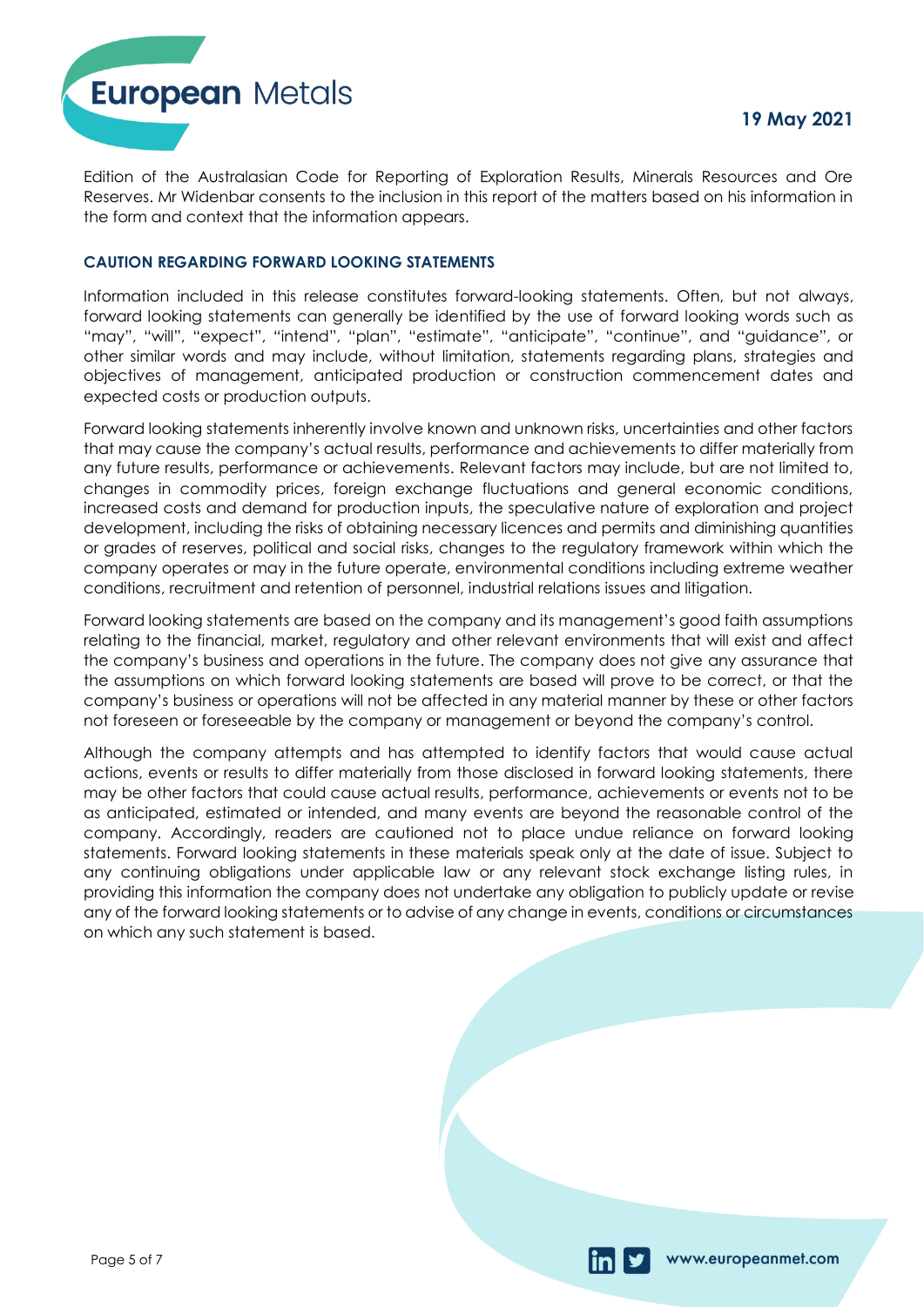



#### **LITHIUM CLASSIFICATION AND CONVERSION FACTORS**

Lithium grades are normally presented in percentages or parts per million (ppm). Grades of deposits are also expressed as lithium compounds in percentages, for example as a percent lithium oxide (Li<sub>2</sub>O) content or percent lithium carbonate (Li<sub>2</sub>CO<sub>3</sub>) content.

Lithium carbonate equivalent ("LCE") is the industry standard terminology for, and is equivalent to, Li2CO3. Use of LCE is to provide data comparable with industry reports and is the total equivalent amount of lithium carbonate, assuming the lithium content in the deposit is converted to lithium carbonate, using the conversion rates in the table included below to get an equivalent  $Li<sub>2</sub>CO<sub>3</sub>$  value in percent. Use of LCE assumes 100% recovery and no process losses in the extraction of Li<sub>2</sub>CO<sub>3</sub> from the deposit.

Lithium resources and reserves are usually presented in tonnes of LCE or Li.

The standard conversion factors are set out in the table below:

#### **Table: Conversion Factors for Lithium Compounds and Minerals**

| Convert from      |                                 | Convert to Li | Convert to $Li2O$ | Convert to $Li2CO3$ | Convert to LIOH.H <sub>2</sub> O |
|-------------------|---------------------------------|---------------|-------------------|---------------------|----------------------------------|
| Lithium           | Li                              | .000          | 2.153             | 5.325               | 6.048                            |
| Lithium Oxide     | Lİ2O                            | 0.464         | .000              | 2.473               | 2.809                            |
| Lithium Carbonate | Li <sub>2</sub> CO <sub>3</sub> | 0.188         | 0.404             | .000                | 1.136                            |
| Lithium Hydroxide | LIOH.H2O                        | 0.165         | 0.356             | 0.880               | 1.000                            |
| Lithium Fluoride  | ιiΕ                             | 0.268         | 0.576             | .424                | 1.618                            |